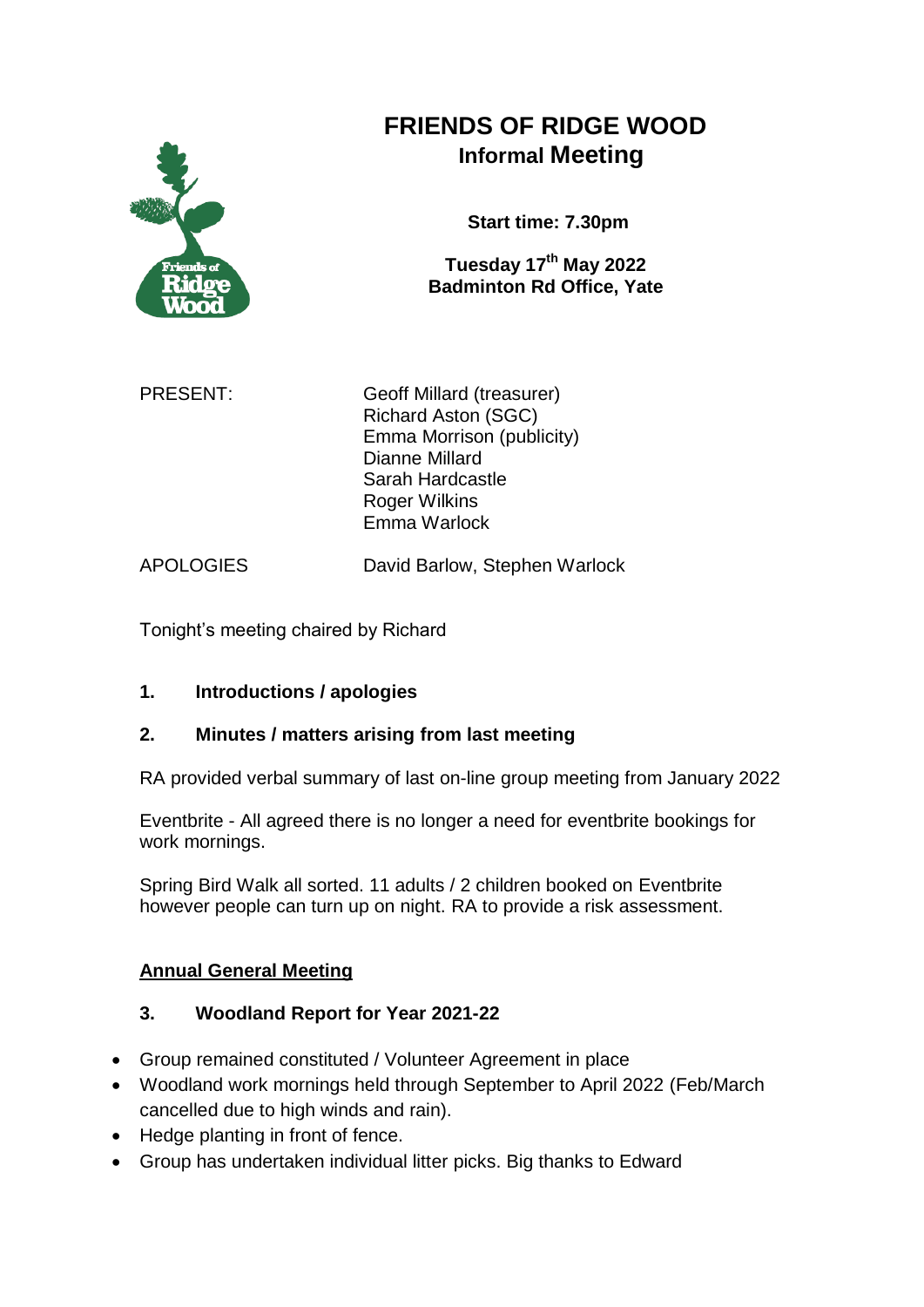- Woodland work this year completed by South Gloucestershire council centred on strimming over the top wildflower area (raked off by group in April 22), making dangerous trees safe. 2 large leaning ash trees were removed where overhanging path / leaning to houses in Melrose Close.
- Hedge laying session for the hedge in 'The Field' cancelled. Attempt to link to Hedgerow Hero's project in South Glos this coming winter 2022/23
- Gate at Jubilee Gardens fell apart. Repair booked for week  $16<sup>th</sup>$  May 22.
- SGC retain overall responsibility for managing the woodland.
- Hansons have undertaken dangerous tree survey / include impacts of Ash Die Back – results awaited. Implications could be significant re: Ash Die Back

## **5. Treasures Report**

Geoff circulated Treasurer's reports for the last two years. It was noted that Waitrose donation was £308 in 2019 which was most welcome.

Group currently has a balance of £277.22.

Everyone thanked Geoff for his work in keeping our financial books to date and ship shape.

## **6. Secretary / Web master reports**

Roger reported that group mailing list has saw several new people sign up. Mailing list was reviewed and updated following GDPR changes.

Emma reported approx. 500 follow the Friends group Facebook page.

Everyone thanked Roger for his work in keeping our contacts up to date and for dealing with Eventbright.

Webmaster Report provided by David. Everyone Grateful to David for his ongoing management of the web page as it is an important platform for sharing information.

David has flagged up problems with the web page managing the contents management system which enables us to update the web page. It needs to correct all the coding to return the site to how it used to be and to future proof it. Options are:

(a) Bringing existing site up to date

(b) Creating a new site and porting in the history, geology etc from current site. Including a new CMS to enable our updates.

David suspects that option (b) would be more economical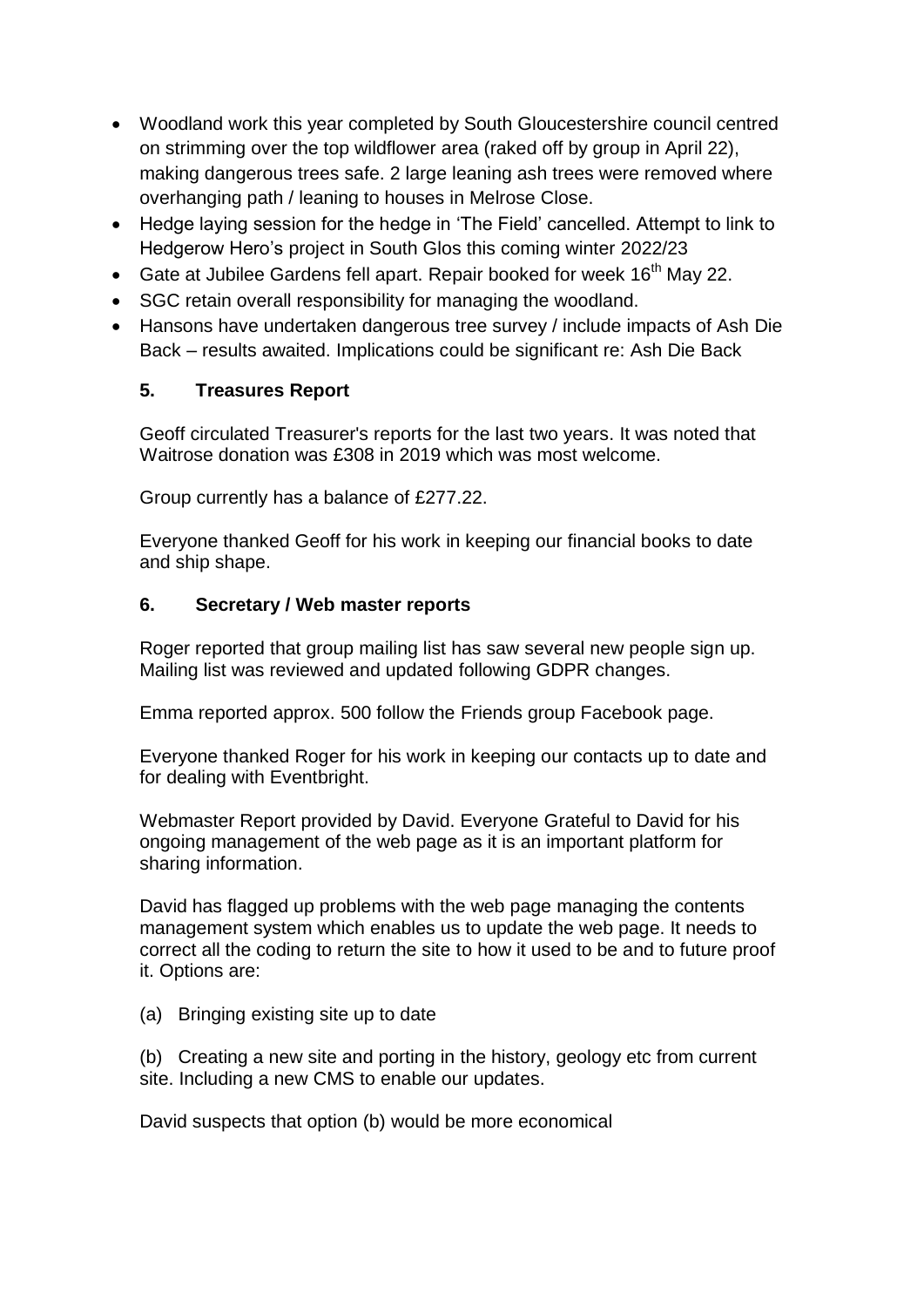Richard has asked SGC ICT for any advice on this however suspects as it is an external website the council's corporate ICT service will not be able to help.

Emma (W) has offered to look at this with her sister who may be able to advise on the options available. RA to send information to Emma.

Depending on costs the group may have to look for grant funding to get the website updated?

#### **7. Nominations for the following posts are now welcomed:**

**Chair:** Richard nominated / seconded all

**Vice-Chair:** Emma (W) nominated, seconded by all

**Treasurer:** Geoff (confirmed offer to re-stand / re-elected)

**Secretary:** Roger (confirmed offer to re-stand / re-elected )

**Webmster:** David B offered to continue

**Social Media:** Emma continue to look after Facebook

#### **Remainder of meeting will be a regular Friends of Ridge Wood meeting**

#### **8. Activities for 2022 / Winter work programme:**

Provisional winter dates agreed:-

September 25<sup>th</sup> October 23rd November 27<sup>th</sup> January 22nd

Works in line with site management plan

Hedge laying – Hedgerow Hero's Project opportunity. Richard updated the group and confirmed the hedge in the field off the main path through the woodland would be ideal for a hedge laying session. this would probably be an all day session and the idea is to put the hedgerow forward as part of the hedgerow heroes project. More details to follow soon.

## **9. AOB**

RA Confirmed jubilee gardens gates to be repaired. and also aware of problem with bolt on Quarry Rd entrance gate and has asked contractors to look at this too.